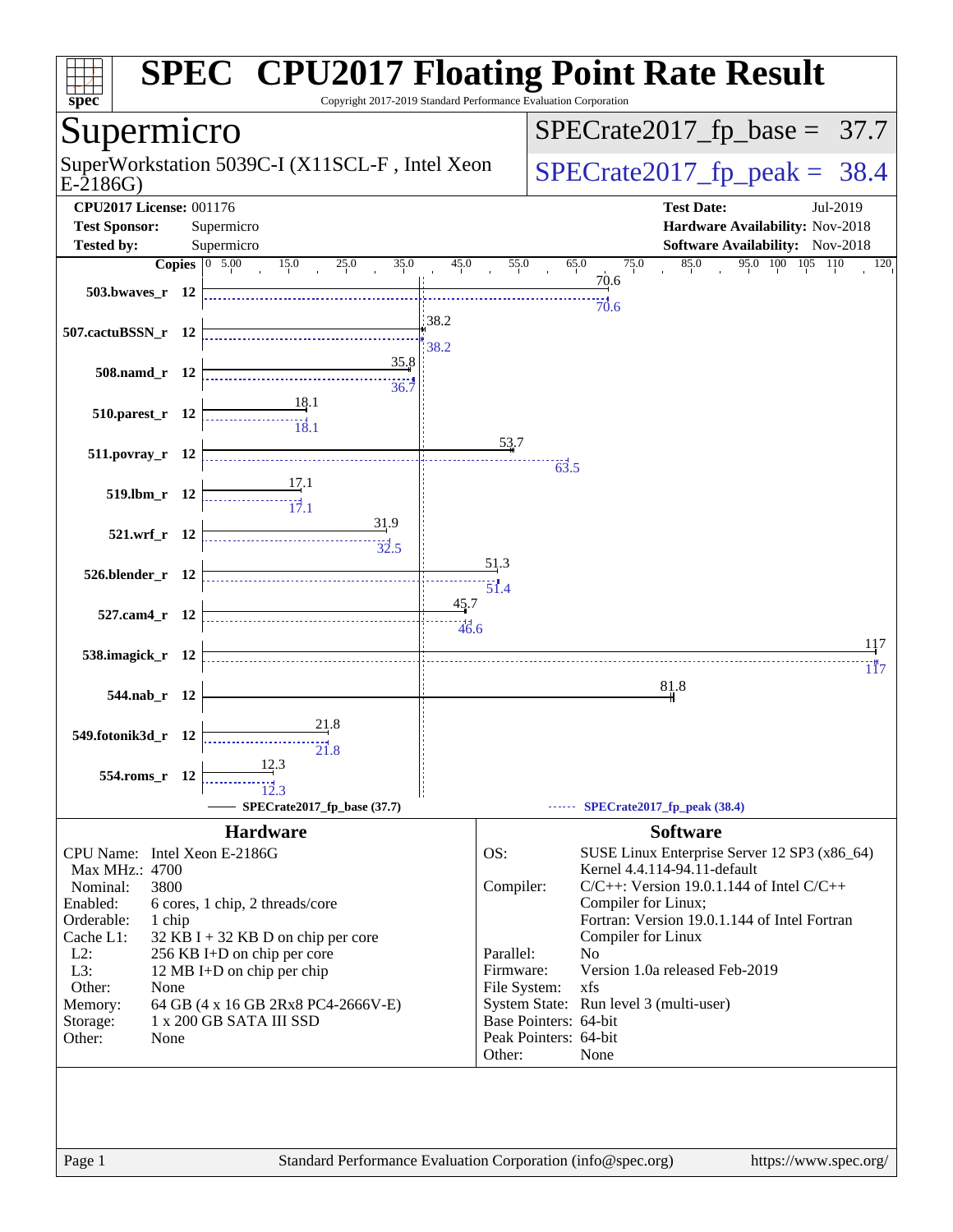

Copyright 2017-2019 Standard Performance Evaluation Corporation

## Supermicro

E-2186G) SuperWorkstation 5039C-I (X11SCL-F, Intel Xeon  $\big|$  [SPECrate2017\\_fp\\_peak =](http://www.spec.org/auto/cpu2017/Docs/result-fields.html#SPECrate2017fppeak) 38.4

 $SPECTate2017_fp\_base = 37.7$ 

**[Tested by:](http://www.spec.org/auto/cpu2017/Docs/result-fields.html#Testedby)** Supermicro **Supermicro [Software Availability:](http://www.spec.org/auto/cpu2017/Docs/result-fields.html#SoftwareAvailability)** Nov-2018

**[CPU2017 License:](http://www.spec.org/auto/cpu2017/Docs/result-fields.html#CPU2017License)** 001176 **[Test Date:](http://www.spec.org/auto/cpu2017/Docs/result-fields.html#TestDate)** Jul-2019 **[Test Sponsor:](http://www.spec.org/auto/cpu2017/Docs/result-fields.html#TestSponsor)** Supermicro **[Hardware Availability:](http://www.spec.org/auto/cpu2017/Docs/result-fields.html#HardwareAvailability)** Nov-2018

#### **[Results Table](http://www.spec.org/auto/cpu2017/Docs/result-fields.html#ResultsTable)**

|                          | <b>Base</b>   |                |       |                | <b>Peak</b> |                |       |               |                |              |                |              |                |              |
|--------------------------|---------------|----------------|-------|----------------|-------------|----------------|-------|---------------|----------------|--------------|----------------|--------------|----------------|--------------|
| <b>Benchmark</b>         | <b>Copies</b> | <b>Seconds</b> | Ratio | <b>Seconds</b> | Ratio       | <b>Seconds</b> | Ratio | <b>Copies</b> | <b>Seconds</b> | <b>Ratio</b> | <b>Seconds</b> | <b>Ratio</b> | <b>Seconds</b> | <b>Ratio</b> |
| 503.bwayes_r             | 12            | 1705           | 70.6  | 1706           | 70.6        | 1706           | 70.5  | 12            | 1705           | 70.6         | 1709           | 70.4         | 1705           | 70.6         |
| 507.cactuBSSN r          | 12            | 398            | 38.2  | 399            | 38.0        | 393            | 38.6  | 12            | 401            | 37.9         | 397            | 38.3         | 398            | 38.2         |
| 508.namd_r               | 12            | 316            | 36.1  | 318            | 35.8        | 319            | 35.8  | 12            | 310            | 36.7         | 313            | 36.5         | 311            | 36.7         |
| $510.parest_r$           | 12            | 1737           | 18.1  | 1735           | 18.1        | 1749           | 17.9  | 12            | 1733           | 18.1         | 1742           | 18.0         | 1734           | 18.1         |
| $511.$ povray_r          | 12            | 518            | 54.1  | 521            | 53.7        | 524            | 53.4  | 12            | 442            | 63.5         | 442            | 63.5         | 442            | 63.5         |
| 519.lbm r                | 12            | 741            | 17.1  | 741            | 17.1        | 742            | 17.1  | 12            | 742            | 17.1         | 740            | <u>17.1</u>  | 740            | 17.1         |
| $521$ .wrf r             | 12            | 842            | 31.9  | 842            | 31.9        | 842            | 31.9  | 12            | 828            | 32.5         | 828            | 32.5         | 828            | 32.5         |
| 526.blender r            | 12            | 357            | 51.2  | 356            | 51.3        | 356            | 51.3  | 12            | 357            | 51.2         | 355            | 51.5         | 355            | 51.4         |
| 527.cam4_r               | 12            | 459            | 45.8  | 461            | 45.5        | 459            | 45.7  | 12            | 459            | 45.7         | 450            | 46.6         | 450            | 46.6         |
| 538.imagick_r            | 12            | 255            | 117   | 255            | <b>117</b>  | 255            | 117   | 12            | 255            | 117          | 254            | 117          | 255            | <b>117</b>   |
| $544$ .nab_r             | 12            | 248            | 81.3  | 246            | 82.0        | 247            | 81.8  | 12            | 248            | 81.3         | 246            | 82.0         | 247            | 81.8         |
| 549.fotonik3d r          | 12            | 2147           | 21.8  | 2147           | 21.8        | 2148           | 21.8  | 12            | 2148           | 21.8         | 2146           | 21.8         | 2146           | 21.8         |
| $554$ .roms r            | 12            | 1555           | 12.3  | 1556           | 12.3        | 1559           | 12.2  | 12            | 1547           | <u>12.3</u>  | 1546           | 12.3         | 1548           | 12.3         |
| $SPECrate2017$ fp base = |               |                | 37.7  |                |             |                |       |               |                |              |                |              |                |              |

**[SPECrate2017\\_fp\\_peak =](http://www.spec.org/auto/cpu2017/Docs/result-fields.html#SPECrate2017fppeak) 38.4**

Results appear in the [order in which they were run.](http://www.spec.org/auto/cpu2017/Docs/result-fields.html#RunOrder) Bold underlined text [indicates a median measurement.](http://www.spec.org/auto/cpu2017/Docs/result-fields.html#Median)

#### **[Submit Notes](http://www.spec.org/auto/cpu2017/Docs/result-fields.html#SubmitNotes)**

 The taskset mechanism was used to bind copies to processors. The config file option 'submit' was used to generate taskset commands to bind each copy to a specific processor. For details, please see the config file.

#### **[Operating System Notes](http://www.spec.org/auto/cpu2017/Docs/result-fields.html#OperatingSystemNotes)**

Stack size set to unlimited using "ulimit -s unlimited"

#### **[General Notes](http://www.spec.org/auto/cpu2017/Docs/result-fields.html#GeneralNotes)**

Environment variables set by runcpu before the start of the run: LD\_LIBRARY\_PATH = "/home/cpu2017/lib/intel64"

 Binaries compiled on a system with 1x Intel Core i9-7900X CPU + 32GB RAM memory using Redhat Enterprise Linux 7.5 Transparent Huge Pages enabled by default Prior to runcpu invocation Filesystem page cache synced and cleared with: sync; echo 3> /proc/sys/vm/drop\_caches

 Yes: The test sponsor attests, as of date of publication, that CVE-2017-5754 (Meltdown) is mitigated in the system as tested and documented. Yes: The test sponsor attests, as of date of publication, that CVE-2017-5753 (Spectre variant 1)

**(Continued on next page)**

| Page 2 | Standard Performance Evaluation Corporation (info@spec.org) | https://www.spec.org/ |
|--------|-------------------------------------------------------------|-----------------------|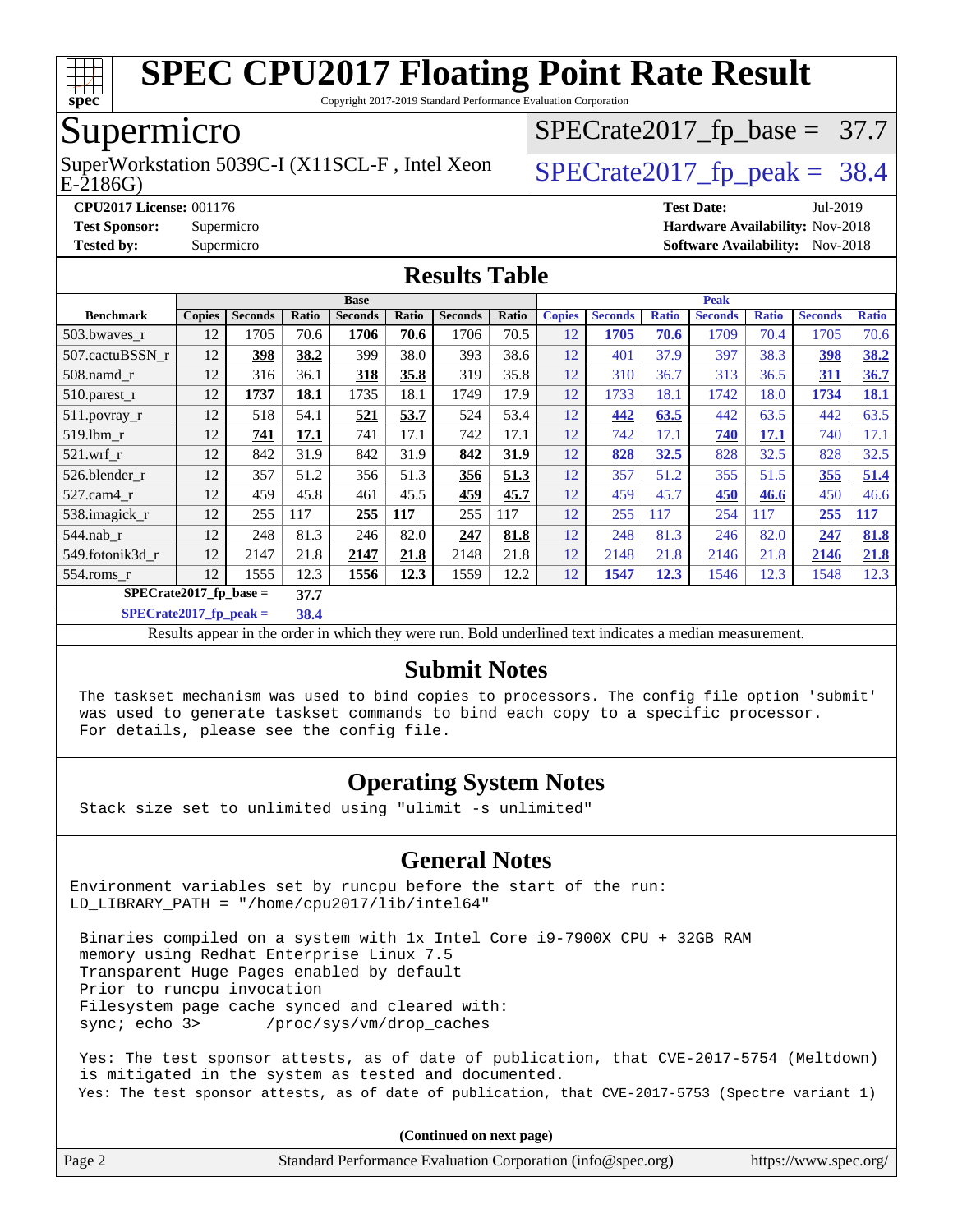

Copyright 2017-2019 Standard Performance Evaluation Corporation

#### Supermicro

E-2186G) SuperWorkstation 5039C-I (X11SCL-F, Intel Xeon  $\big|$  [SPECrate2017\\_fp\\_peak =](http://www.spec.org/auto/cpu2017/Docs/result-fields.html#SPECrate2017fppeak) 38.4

 $SPECTate2017_fp\_base = 37.7$ 

**[CPU2017 License:](http://www.spec.org/auto/cpu2017/Docs/result-fields.html#CPU2017License)** 001176 **[Test Date:](http://www.spec.org/auto/cpu2017/Docs/result-fields.html#TestDate)** Jul-2019 **[Test Sponsor:](http://www.spec.org/auto/cpu2017/Docs/result-fields.html#TestSponsor)** Supermicro **[Hardware Availability:](http://www.spec.org/auto/cpu2017/Docs/result-fields.html#HardwareAvailability)** Nov-2018 **[Tested by:](http://www.spec.org/auto/cpu2017/Docs/result-fields.html#Testedby)** Supermicro **Supermicro [Software Availability:](http://www.spec.org/auto/cpu2017/Docs/result-fields.html#SoftwareAvailability)** Nov-2018

#### **[General Notes \(Continued\)](http://www.spec.org/auto/cpu2017/Docs/result-fields.html#GeneralNotes)**

Page 3 Standard Performance Evaluation Corporation [\(info@spec.org\)](mailto:info@spec.org) <https://www.spec.org/> is mitigated in the system as tested and documented. Yes: The test sponsor attests, as of date of publication, that CVE-2017-5715 (Spectre variant 2) is mitigated in the system as tested and documented. **[Platform Notes](http://www.spec.org/auto/cpu2017/Docs/result-fields.html#PlatformNotes)** Sysinfo program /home/cpu2017/bin/sysinfo Rev: r5974 of 2018-05-19 9bcde8f2999c33d61f64985e45859ea9 running on linux-65nv Tue Jul 2 13:34:16 2019 SUT (System Under Test) info as seen by some common utilities. For more information on this section, see <https://www.spec.org/cpu2017/Docs/config.html#sysinfo> From /proc/cpuinfo model name : Intel(R) Xeon(R) E-2186G CPU @ 3.80GHz 1 "physical id"s (chips) 12 "processors" cores, siblings (Caution: counting these is hw and system dependent. The following excerpts from /proc/cpuinfo might not be reliable. Use with caution.) cpu cores : 6 siblings : 12 physical 0: cores 0 1 2 3 4 5 From lscpu: Architecture: x86\_64 CPU op-mode(s): 32-bit, 64-bit Byte Order: Little Endian  $CPU(s):$  12 On-line CPU(s) list: 0-11 Thread(s) per core: 2 Core(s) per socket: 6 Socket(s): 1 NUMA node(s): 1<br>Vendor ID: Ge GenuineIntel CPU family: 6 Model: 158 Model name: Intel(R) Xeon(R) E-2186G CPU @ 3.80GHz Stepping: 10 CPU MHz: 4544.203 CPU max MHz: 4700.0000 CPU min MHz: 800.0000 BogoMIPS: 7583.99 Virtualization: VT-x L1d cache: 32K L1i cache: 32K **(Continued on next page)**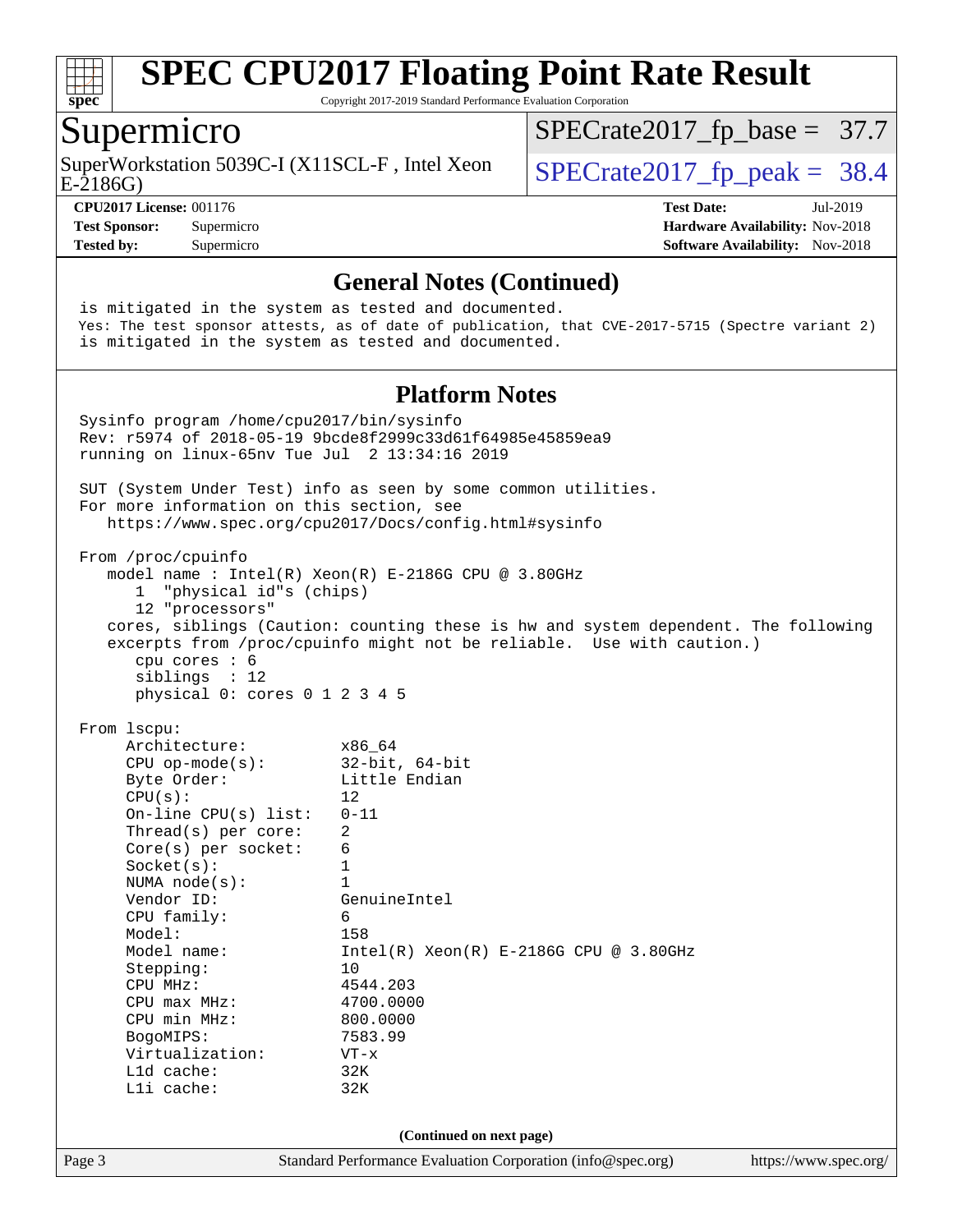

Copyright 2017-2019 Standard Performance Evaluation Corporation

#### Supermicro

E-2186G) SuperWorkstation 5039C-I (X11SCL-F, Intel Xeon  $\big|$  [SPECrate2017\\_fp\\_peak =](http://www.spec.org/auto/cpu2017/Docs/result-fields.html#SPECrate2017fppeak) 38.4

 $SPECTate2017_fp\_base = 37.7$ 

**[Tested by:](http://www.spec.org/auto/cpu2017/Docs/result-fields.html#Testedby)** Supermicro **Supermicro [Software Availability:](http://www.spec.org/auto/cpu2017/Docs/result-fields.html#SoftwareAvailability)** Nov-2018

**[CPU2017 License:](http://www.spec.org/auto/cpu2017/Docs/result-fields.html#CPU2017License)** 001176 **[Test Date:](http://www.spec.org/auto/cpu2017/Docs/result-fields.html#TestDate)** Jul-2019 **[Test Sponsor:](http://www.spec.org/auto/cpu2017/Docs/result-fields.html#TestSponsor)** Supermicro **[Hardware Availability:](http://www.spec.org/auto/cpu2017/Docs/result-fields.html#HardwareAvailability)** Nov-2018

#### **[Platform Notes \(Continued\)](http://www.spec.org/auto/cpu2017/Docs/result-fields.html#PlatformNotes)**

 L2 cache: 256K L3 cache: 12288K NUMA node0 CPU(s): 0-11 Flags: fpu vme de pse tsc msr pae mce cx8 apic sep mtrr pge mca cmov pat pse36 clflush dts acpi mmx fxsr sse sse2 ss ht tm pbe syscall nx pdpe1gb rdtscp lm constant tsc art arch perfmon pebs bts rep good nopl xtopology nonstop tsc aperfmperf eagerfpu pni pclmulqdq dtes64 monitor ds\_cpl vmx smx est tm2 ssse3 sdbg fma cx16 xtpr pdcm pcid sse4\_1 sse4\_2 x2apic movbe popcnt tsc\_deadline\_timer aes xsave avx f16c rdrand lahf\_lm abm 3dnowprefetch ida arat epb invpcid\_single pln pts dtherm hwp hwp\_notify hwp\_act\_window hwp\_epp intel\_pt rsb\_ctxsw spec\_ctrl retpoline kaiser tpr\_shadow vnmi flexpriority ept vpid fsgsbase tsc\_adjust bmi1 hle avx2 smep bmi2 erms invpcid rtm mpx rdseed adx smap clflushopt xsaveopt xsavec xgetbv1 /proc/cpuinfo cache data cache size : 12288 KB From numactl --hardware WARNING: a numactl 'node' might or might not correspond to a physical chip. available: 1 nodes (0) node 0 cpus: 0 1 2 3 4 5 6 7 8 9 10 11 node 0 size: 64331 MB node 0 free: 52803 MB node distances: node 0 0: 10 From /proc/meminfo MemTotal: 65875648 kB HugePages\_Total: 0 Hugepagesize: 2048 kB From /etc/\*release\* /etc/\*version\* SuSE-release: SUSE Linux Enterprise Server 12 (x86\_64) VERSION = 12 PATCHLEVEL = 3 # This file is deprecated and will be removed in a future service pack or release. # Please check /etc/os-release for details about this release. os-release: NAME="SLES" VERSION="12-SP3" VERSION\_ID="12.3" PRETTY\_NAME="SUSE Linux Enterprise Server 12 SP3" ID="sles" ANSI\_COLOR="0;32" CPE\_NAME="cpe:/o:suse:sles:12:sp3"

**(Continued on next page)**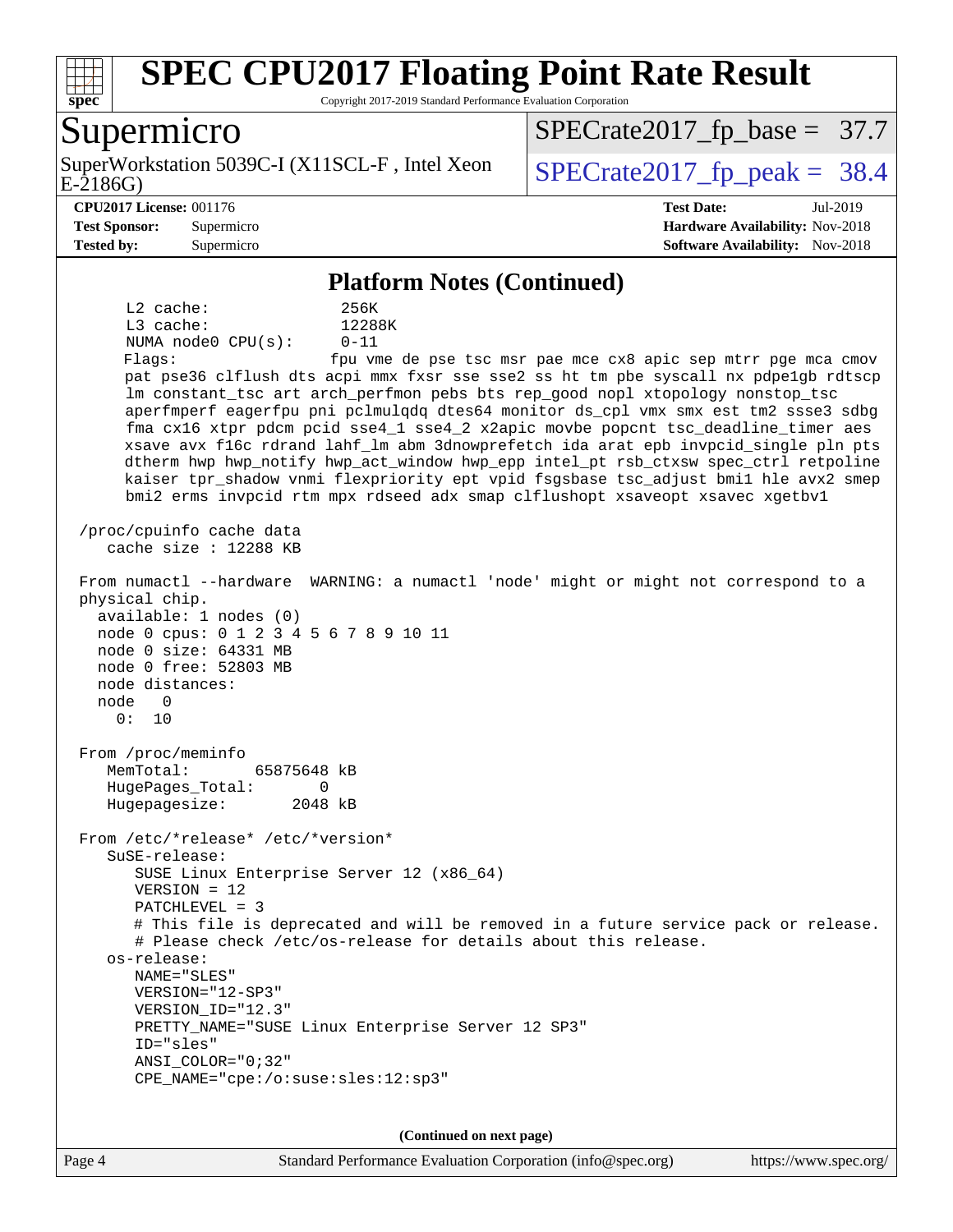

Copyright 2017-2019 Standard Performance Evaluation Corporation

## Supermicro

SuperWorkstation 5039C-I (X11SCL-F, Intel Xeon  $\big|$  [SPECrate2017\\_fp\\_peak =](http://www.spec.org/auto/cpu2017/Docs/result-fields.html#SPECrate2017fppeak) 38.4

[SPECrate2017\\_fp\\_base =](http://www.spec.org/auto/cpu2017/Docs/result-fields.html#SPECrate2017fpbase) 37.7

E-2186G)

**[CPU2017 License:](http://www.spec.org/auto/cpu2017/Docs/result-fields.html#CPU2017License)** 001176 **[Test Date:](http://www.spec.org/auto/cpu2017/Docs/result-fields.html#TestDate)** Jul-2019 **[Test Sponsor:](http://www.spec.org/auto/cpu2017/Docs/result-fields.html#TestSponsor)** Supermicro **[Hardware Availability:](http://www.spec.org/auto/cpu2017/Docs/result-fields.html#HardwareAvailability)** Nov-2018 **[Tested by:](http://www.spec.org/auto/cpu2017/Docs/result-fields.html#Testedby)** Supermicro **Supermicro [Software Availability:](http://www.spec.org/auto/cpu2017/Docs/result-fields.html#SoftwareAvailability)** Nov-2018

#### **[Platform Notes \(Continued\)](http://www.spec.org/auto/cpu2017/Docs/result-fields.html#PlatformNotes)**

uname -a:

 Linux linux-65nv 4.4.114-94.11-default #1 SMP Thu Feb 1 19:28:26 UTC 2018 (4309ff9) x86\_64 x86\_64 x86\_64 GNU/Linux

Kernel self-reported vulnerability status:

 CVE-2017-5754 (Meltdown): Mitigation: PTI CVE-2017-5753 (Spectre variant 1): Mitigation: Barriers CVE-2017-5715 (Spectre variant 2): Mitigation: IBRS+IBPB

run-level 3 Jul 2 06:38

 SPEC is set to: /home/cpu2017 Filesystem Type Size Used Avail Use% Mounted on /dev/sda3 xfs 145G 24G 121G 17% /home

 Additional information from dmidecode follows. WARNING: Use caution when you interpret this section. The 'dmidecode' program reads system data which is "intended to allow hardware to be accurately determined", but the intent may not be met, as there are frequent changes to hardware, firmware, and the "DMTF SMBIOS" standard. BIOS American Megatrends Inc. 1.0a 02/14/2019

 Memory: 4x Micron 18ADF2G72AZ-2G6H1R 16 GB 2 rank 2667

(End of data from sysinfo program)

#### **[Compiler Version Notes](http://www.spec.org/auto/cpu2017/Docs/result-fields.html#CompilerVersionNotes)**

| CC.    | 519.1bm r(base) 538.imagick r(base, peak) 544.nab r(base, peak)                                                                                                                  |                       |
|--------|----------------------------------------------------------------------------------------------------------------------------------------------------------------------------------|-----------------------|
|        | Intel(R) C Intel(R) 64 Compiler for applications running on Intel(R) 64,<br>Version 19.0.1.144 Build 20181018<br>Copyright (C) 1985-2018 Intel Corporation. All rights reserved. |                       |
| CC     | 519.1bm r(peak)                                                                                                                                                                  |                       |
|        | Intel(R) C Intel(R) 64 Compiler for applications running on Intel(R) 64,<br>Version 19.0.1.144 Build 20181018<br>Copyright (C) 1985-2018 Intel Corporation. All rights reserved. |                       |
|        | CXXC 508. namd $r(base)$ 510. parest $r(base, peak)$                                                                                                                             |                       |
|        | (Continued on next page)                                                                                                                                                         |                       |
| Page 5 | Standard Performance Evaluation Corporation (info@spec.org)                                                                                                                      | https://www.spec.org/ |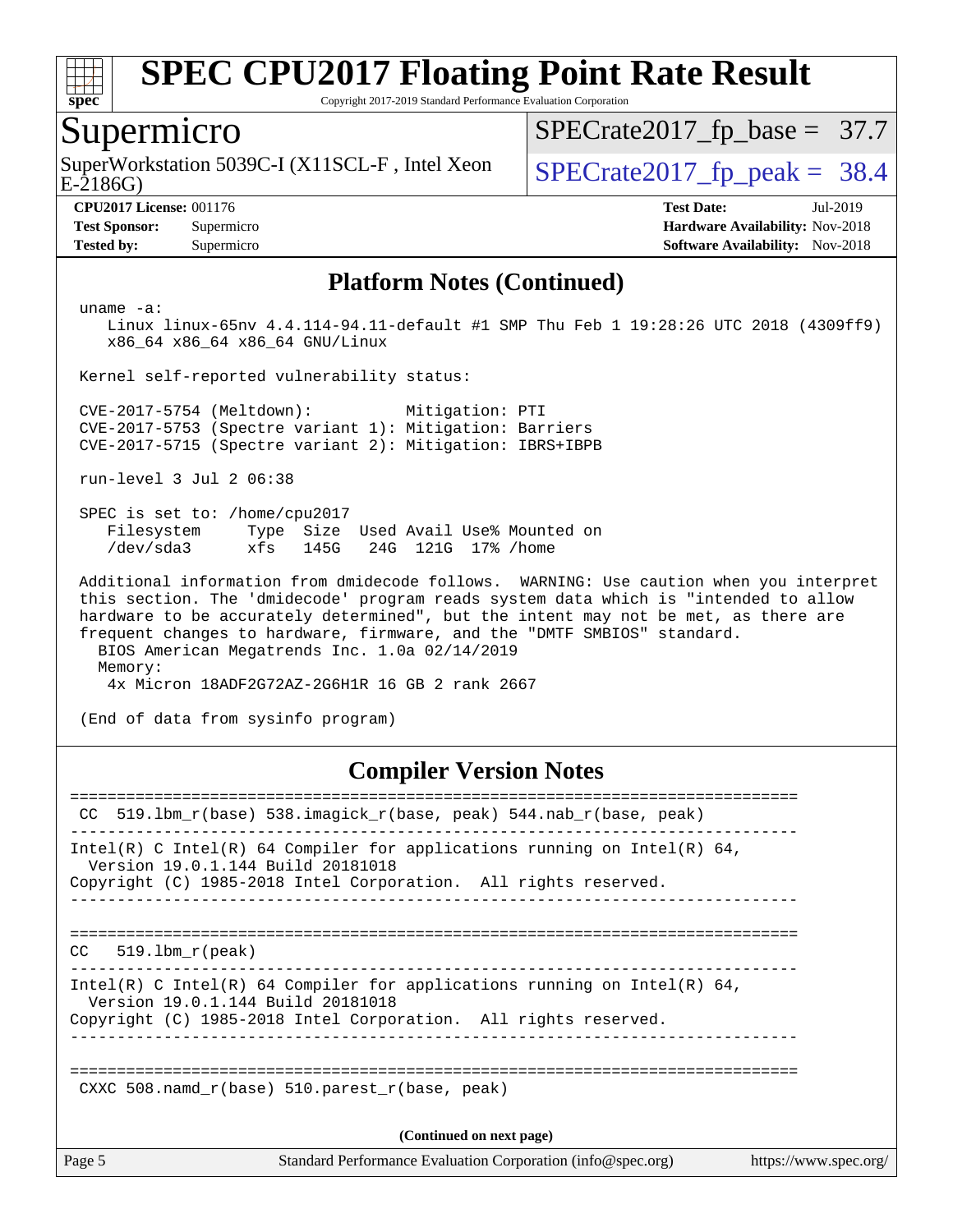

Copyright 2017-2019 Standard Performance Evaluation Corporation

Supermicro<br>SuperWorkstation 5039C-I (X11SCL-F, Intel Xeon E-2186G)

 $SPECTate2017_f p\_peak = 38.4$ [SPECrate2017\\_fp\\_base =](http://www.spec.org/auto/cpu2017/Docs/result-fields.html#SPECrate2017fpbase) 37.7

**[CPU2017 License:](http://www.spec.org/auto/cpu2017/Docs/result-fields.html#CPU2017License)** 001176 **[Test Date:](http://www.spec.org/auto/cpu2017/Docs/result-fields.html#TestDate)** Jul-2019 **[Test Sponsor:](http://www.spec.org/auto/cpu2017/Docs/result-fields.html#TestSponsor)** Supermicro **[Hardware Availability:](http://www.spec.org/auto/cpu2017/Docs/result-fields.html#HardwareAvailability)** Nov-2018

#### **[Compiler Version Notes \(Continued\)](http://www.spec.org/auto/cpu2017/Docs/result-fields.html#CompilerVersionNotes)**

**[Tested by:](http://www.spec.org/auto/cpu2017/Docs/result-fields.html#Testedby)** Supermicro **Supermicro [Software Availability:](http://www.spec.org/auto/cpu2017/Docs/result-fields.html#SoftwareAvailability)** Nov-2018

| Intel(R) $C++$ Intel(R) 64 Compiler for applications running on Intel(R) 64,                                                                                                                                                                                     |
|------------------------------------------------------------------------------------------------------------------------------------------------------------------------------------------------------------------------------------------------------------------|
| Version 19.0.1.144 Build 20181018<br>Copyright (C) 1985-2018 Intel Corporation. All rights reserved.                                                                                                                                                             |
|                                                                                                                                                                                                                                                                  |
| $CXXC 508.namd_r (peak)$                                                                                                                                                                                                                                         |
| Intel(R) $C++$ Intel(R) 64 Compiler for applications running on Intel(R) 64,<br>Version 19.0.1.144 Build 20181018<br>Copyright (C) 1985-2018 Intel Corporation. All rights reserved.                                                                             |
|                                                                                                                                                                                                                                                                  |
| CC 511.povray_r(base) 526.blender_r(base, peak)<br>. _ _ _ _ _ _ _ _ _ _ _ _ _ _ _ _ _                                                                                                                                                                           |
| Intel(R) $C++$ Intel(R) 64 Compiler for applications running on Intel(R) 64,<br>Version 19.0.1.144 Build 20181018<br>Copyright (C) 1985-2018 Intel Corporation. All rights reserved.<br>Intel(R) C Intel(R) 64 Compiler for applications running on Intel(R) 64, |
| Version 19.0.1.144 Build 20181018<br>Copyright (C) 1985-2018 Intel Corporation. All rights reserved.                                                                                                                                                             |
|                                                                                                                                                                                                                                                                  |
| $CC = 511. povray_r (peak)$                                                                                                                                                                                                                                      |
| Intel(R) $C++$ Intel(R) 64 Compiler for applications running on Intel(R) 64,<br>Version 19.0.1.144 Build 20181018                                                                                                                                                |
| Copyright (C) 1985-2018 Intel Corporation. All rights reserved.<br>Intel(R) C Intel(R) 64 Compiler for applications running on Intel(R) 64,                                                                                                                      |
| Version 19.0.1.144 Build 20181018<br>Copyright (C) 1985-2018 Intel Corporation. All rights reserved.                                                                                                                                                             |
|                                                                                                                                                                                                                                                                  |
| FC 507.cactuBSSN_r(base, peak)<br>___________________________________                                                                                                                                                                                            |
| Intel(R) $C++$ Intel(R) 64 Compiler for applications running on Intel(R) 64,<br>Version 19.0.1.144 Build 20181018                                                                                                                                                |
| Copyright (C) 1985-2018 Intel Corporation. All rights reserved.<br>Intel(R) C Intel(R) 64 Compiler for applications running on Intel(R) 64,<br>Version 19.0.1.144 Build 20181018                                                                                 |
| Copyright (C) 1985-2018 Intel Corporation. All rights reserved.<br>$Intel(R)$ Fortran Intel(R) 64 Compiler for applications running on Intel(R)<br>64, Version 19.0.1.144 Build 20181018                                                                         |
| (Continued on next page)                                                                                                                                                                                                                                         |

| Page 6 | Standard Performance Evaluation Corporation (info@spec.org) | https://www.spec.org/ |
|--------|-------------------------------------------------------------|-----------------------|
|--------|-------------------------------------------------------------|-----------------------|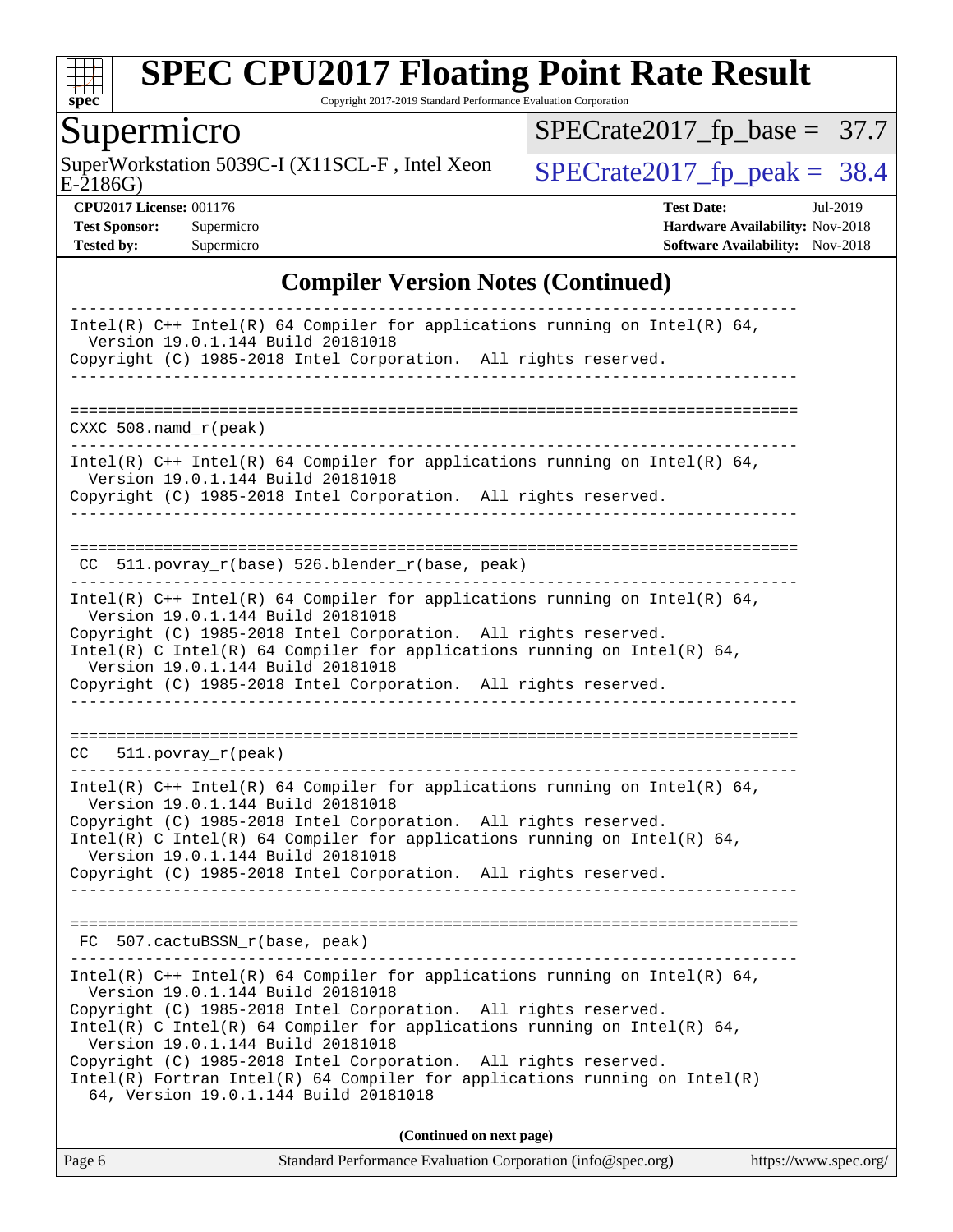

Copyright 2017-2019 Standard Performance Evaluation Corporation

## Supermicro

SuperWorkstation 5039C-I (X11SCL-F, Intel Xeon  $\sqrt{\text{SPECrate2017\_fp\_peak}} = 38.4$ 

[SPECrate2017\\_fp\\_base =](http://www.spec.org/auto/cpu2017/Docs/result-fields.html#SPECrate2017fpbase) 37.7

E-2186G)

**[CPU2017 License:](http://www.spec.org/auto/cpu2017/Docs/result-fields.html#CPU2017License)** 001176 **[Test Date:](http://www.spec.org/auto/cpu2017/Docs/result-fields.html#TestDate)** Jul-2019 **[Test Sponsor:](http://www.spec.org/auto/cpu2017/Docs/result-fields.html#TestSponsor)** Supermicro **[Hardware Availability:](http://www.spec.org/auto/cpu2017/Docs/result-fields.html#HardwareAvailability)** Nov-2018 **[Tested by:](http://www.spec.org/auto/cpu2017/Docs/result-fields.html#Testedby)** Supermicro **Supermicro [Software Availability:](http://www.spec.org/auto/cpu2017/Docs/result-fields.html#SoftwareAvailability)** Nov-2018

#### **[Compiler Version Notes \(Continued\)](http://www.spec.org/auto/cpu2017/Docs/result-fields.html#CompilerVersionNotes)**

| Copyright (C) 1985-2018 Intel Corporation. All rights reserved.                                                                                                                                                                                                                                                                                                              |
|------------------------------------------------------------------------------------------------------------------------------------------------------------------------------------------------------------------------------------------------------------------------------------------------------------------------------------------------------------------------------|
|                                                                                                                                                                                                                                                                                                                                                                              |
| 503.bwaves_r(base, peak) 549.fotonik3d_r(base, peak) 554.roms_r(base)<br>FC.                                                                                                                                                                                                                                                                                                 |
| $Intel(R)$ Fortran Intel(R) 64 Compiler for applications running on Intel(R)<br>64, Version 19.0.1.144 Build 20181018<br>Copyright (C) 1985-2018 Intel Corporation. All rights reserved.                                                                                                                                                                                     |
| FC<br>554.roms r(peak)                                                                                                                                                                                                                                                                                                                                                       |
| $Intel(R)$ Fortran Intel(R) 64 Compiler for applications running on Intel(R)<br>64, Version 19.0.1.144 Build 20181018<br>Copyright (C) 1985-2018 Intel Corporation. All rights reserved.                                                                                                                                                                                     |
| 521.wrf_r(base) 527.cam4_r(base)<br>CC.                                                                                                                                                                                                                                                                                                                                      |
| $Intel(R)$ Fortran Intel(R) 64 Compiler for applications running on Intel(R)<br>64, Version 19.0.1.144 Build 20181018<br>Copyright (C) 1985-2018 Intel Corporation. All rights reserved.<br>Intel(R) C Intel(R) 64 Compiler for applications running on Intel(R) 64,<br>Version 19.0.1.144 Build 20181018<br>Copyright (C) 1985-2018 Intel Corporation. All rights reserved. |
| $521.wrf_r(peak) 527.cam4_r(peak)$<br>CC.                                                                                                                                                                                                                                                                                                                                    |
| $Intel(R)$ Fortran Intel(R) 64 Compiler for applications running on Intel(R)<br>64, Version 19.0.1.144 Build 20181018<br>Copyright (C) 1985-2018 Intel Corporation. All rights reserved.<br>Intel(R) C Intel(R) 64 Compiler for applications running on Intel(R) 64,<br>Version 19.0.1.144 Build 20181018<br>Copyright (C) 1985-2018 Intel Corporation. All rights reserved. |

## **[Base Compiler Invocation](http://www.spec.org/auto/cpu2017/Docs/result-fields.html#BaseCompilerInvocation)**

[C benchmarks](http://www.spec.org/auto/cpu2017/Docs/result-fields.html#Cbenchmarks):

[icc -m64 -std=c11](http://www.spec.org/cpu2017/results/res2019q3/cpu2017-20190709-16208.flags.html#user_CCbase_intel_icc_64bit_c11_33ee0cdaae7deeeab2a9725423ba97205ce30f63b9926c2519791662299b76a0318f32ddfffdc46587804de3178b4f9328c46fa7c2b0cd779d7a61945c91cd35)

**(Continued on next page)**

Page 7 Standard Performance Evaluation Corporation [\(info@spec.org\)](mailto:info@spec.org) <https://www.spec.org/>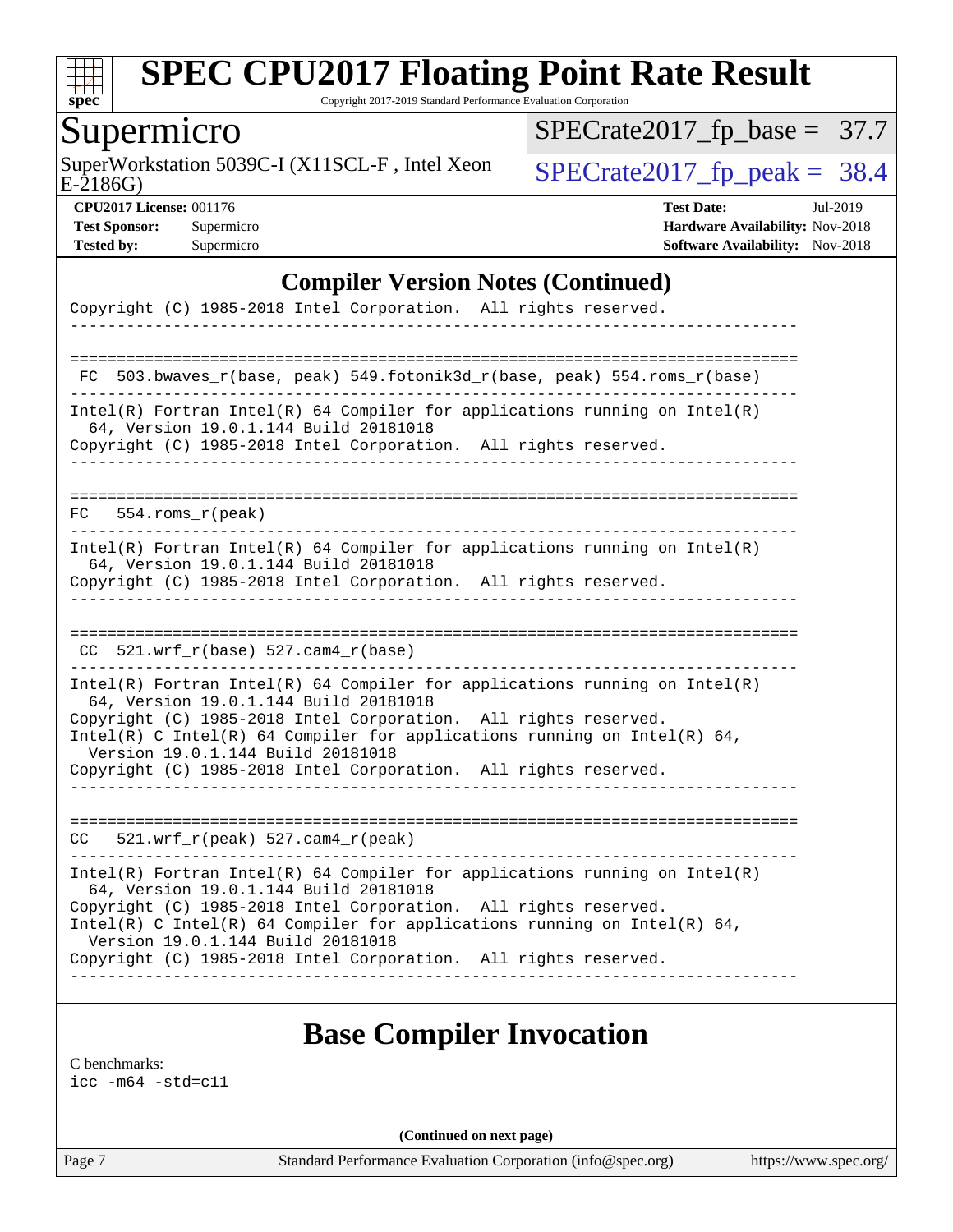

Copyright 2017-2019 Standard Performance Evaluation Corporation

## Supermicro

E-2186G) SuperWorkstation 5039C-I (X11SCL-F, Intel Xeon  $\big|$  [SPECrate2017\\_fp\\_peak =](http://www.spec.org/auto/cpu2017/Docs/result-fields.html#SPECrate2017fppeak) 38.4

[SPECrate2017\\_fp\\_base =](http://www.spec.org/auto/cpu2017/Docs/result-fields.html#SPECrate2017fpbase) 37.7

**[CPU2017 License:](http://www.spec.org/auto/cpu2017/Docs/result-fields.html#CPU2017License)** 001176 **[Test Date:](http://www.spec.org/auto/cpu2017/Docs/result-fields.html#TestDate)** Jul-2019 **[Test Sponsor:](http://www.spec.org/auto/cpu2017/Docs/result-fields.html#TestSponsor)** Supermicro **[Hardware Availability:](http://www.spec.org/auto/cpu2017/Docs/result-fields.html#HardwareAvailability)** Nov-2018 **[Tested by:](http://www.spec.org/auto/cpu2017/Docs/result-fields.html#Testedby)** Supermicro **[Software Availability:](http://www.spec.org/auto/cpu2017/Docs/result-fields.html#SoftwareAvailability)** Nov-2018

## **[Base Compiler Invocation \(Continued\)](http://www.spec.org/auto/cpu2017/Docs/result-fields.html#BaseCompilerInvocation)**

[C++ benchmarks:](http://www.spec.org/auto/cpu2017/Docs/result-fields.html#CXXbenchmarks) [icpc -m64](http://www.spec.org/cpu2017/results/res2019q3/cpu2017-20190709-16208.flags.html#user_CXXbase_intel_icpc_64bit_4ecb2543ae3f1412ef961e0650ca070fec7b7afdcd6ed48761b84423119d1bf6bdf5cad15b44d48e7256388bc77273b966e5eb805aefd121eb22e9299b2ec9d9)

[Fortran benchmarks](http://www.spec.org/auto/cpu2017/Docs/result-fields.html#Fortranbenchmarks): [ifort -m64](http://www.spec.org/cpu2017/results/res2019q3/cpu2017-20190709-16208.flags.html#user_FCbase_intel_ifort_64bit_24f2bb282fbaeffd6157abe4f878425411749daecae9a33200eee2bee2fe76f3b89351d69a8130dd5949958ce389cf37ff59a95e7a40d588e8d3a57e0c3fd751)

[Benchmarks using both Fortran and C](http://www.spec.org/auto/cpu2017/Docs/result-fields.html#BenchmarksusingbothFortranandC): [ifort -m64](http://www.spec.org/cpu2017/results/res2019q3/cpu2017-20190709-16208.flags.html#user_CC_FCbase_intel_ifort_64bit_24f2bb282fbaeffd6157abe4f878425411749daecae9a33200eee2bee2fe76f3b89351d69a8130dd5949958ce389cf37ff59a95e7a40d588e8d3a57e0c3fd751) [icc -m64 -std=c11](http://www.spec.org/cpu2017/results/res2019q3/cpu2017-20190709-16208.flags.html#user_CC_FCbase_intel_icc_64bit_c11_33ee0cdaae7deeeab2a9725423ba97205ce30f63b9926c2519791662299b76a0318f32ddfffdc46587804de3178b4f9328c46fa7c2b0cd779d7a61945c91cd35)

[Benchmarks using both C and C++](http://www.spec.org/auto/cpu2017/Docs/result-fields.html#BenchmarksusingbothCandCXX): [icpc -m64](http://www.spec.org/cpu2017/results/res2019q3/cpu2017-20190709-16208.flags.html#user_CC_CXXbase_intel_icpc_64bit_4ecb2543ae3f1412ef961e0650ca070fec7b7afdcd6ed48761b84423119d1bf6bdf5cad15b44d48e7256388bc77273b966e5eb805aefd121eb22e9299b2ec9d9) [icc -m64 -std=c11](http://www.spec.org/cpu2017/results/res2019q3/cpu2017-20190709-16208.flags.html#user_CC_CXXbase_intel_icc_64bit_c11_33ee0cdaae7deeeab2a9725423ba97205ce30f63b9926c2519791662299b76a0318f32ddfffdc46587804de3178b4f9328c46fa7c2b0cd779d7a61945c91cd35)

[Benchmarks using Fortran, C, and C++:](http://www.spec.org/auto/cpu2017/Docs/result-fields.html#BenchmarksusingFortranCandCXX) [icpc -m64](http://www.spec.org/cpu2017/results/res2019q3/cpu2017-20190709-16208.flags.html#user_CC_CXX_FCbase_intel_icpc_64bit_4ecb2543ae3f1412ef961e0650ca070fec7b7afdcd6ed48761b84423119d1bf6bdf5cad15b44d48e7256388bc77273b966e5eb805aefd121eb22e9299b2ec9d9) [icc -m64 -std=c11](http://www.spec.org/cpu2017/results/res2019q3/cpu2017-20190709-16208.flags.html#user_CC_CXX_FCbase_intel_icc_64bit_c11_33ee0cdaae7deeeab2a9725423ba97205ce30f63b9926c2519791662299b76a0318f32ddfffdc46587804de3178b4f9328c46fa7c2b0cd779d7a61945c91cd35) [ifort -m64](http://www.spec.org/cpu2017/results/res2019q3/cpu2017-20190709-16208.flags.html#user_CC_CXX_FCbase_intel_ifort_64bit_24f2bb282fbaeffd6157abe4f878425411749daecae9a33200eee2bee2fe76f3b89351d69a8130dd5949958ce389cf37ff59a95e7a40d588e8d3a57e0c3fd751)

#### **[Base Portability Flags](http://www.spec.org/auto/cpu2017/Docs/result-fields.html#BasePortabilityFlags)**

 503.bwaves\_r: [-DSPEC\\_LP64](http://www.spec.org/cpu2017/results/res2019q3/cpu2017-20190709-16208.flags.html#suite_basePORTABILITY503_bwaves_r_DSPEC_LP64) 507.cactuBSSN\_r: [-DSPEC\\_LP64](http://www.spec.org/cpu2017/results/res2019q3/cpu2017-20190709-16208.flags.html#suite_basePORTABILITY507_cactuBSSN_r_DSPEC_LP64) 508.namd\_r: [-DSPEC\\_LP64](http://www.spec.org/cpu2017/results/res2019q3/cpu2017-20190709-16208.flags.html#suite_basePORTABILITY508_namd_r_DSPEC_LP64) 510.parest\_r: [-DSPEC\\_LP64](http://www.spec.org/cpu2017/results/res2019q3/cpu2017-20190709-16208.flags.html#suite_basePORTABILITY510_parest_r_DSPEC_LP64) 511.povray\_r: [-DSPEC\\_LP64](http://www.spec.org/cpu2017/results/res2019q3/cpu2017-20190709-16208.flags.html#suite_basePORTABILITY511_povray_r_DSPEC_LP64) 519.lbm\_r: [-DSPEC\\_LP64](http://www.spec.org/cpu2017/results/res2019q3/cpu2017-20190709-16208.flags.html#suite_basePORTABILITY519_lbm_r_DSPEC_LP64) 521.wrf\_r: [-DSPEC\\_LP64](http://www.spec.org/cpu2017/results/res2019q3/cpu2017-20190709-16208.flags.html#suite_basePORTABILITY521_wrf_r_DSPEC_LP64) [-DSPEC\\_CASE\\_FLAG](http://www.spec.org/cpu2017/results/res2019q3/cpu2017-20190709-16208.flags.html#b521.wrf_r_baseCPORTABILITY_DSPEC_CASE_FLAG) [-convert big\\_endian](http://www.spec.org/cpu2017/results/res2019q3/cpu2017-20190709-16208.flags.html#user_baseFPORTABILITY521_wrf_r_convert_big_endian_c3194028bc08c63ac5d04de18c48ce6d347e4e562e8892b8bdbdc0214820426deb8554edfa529a3fb25a586e65a3d812c835984020483e7e73212c4d31a38223) 526.blender\_r: [-DSPEC\\_LP64](http://www.spec.org/cpu2017/results/res2019q3/cpu2017-20190709-16208.flags.html#suite_basePORTABILITY526_blender_r_DSPEC_LP64) [-DSPEC\\_LINUX](http://www.spec.org/cpu2017/results/res2019q3/cpu2017-20190709-16208.flags.html#b526.blender_r_baseCPORTABILITY_DSPEC_LINUX) [-funsigned-char](http://www.spec.org/cpu2017/results/res2019q3/cpu2017-20190709-16208.flags.html#user_baseCPORTABILITY526_blender_r_force_uchar_40c60f00ab013830e2dd6774aeded3ff59883ba5a1fc5fc14077f794d777847726e2a5858cbc7672e36e1b067e7e5c1d9a74f7176df07886a243d7cc18edfe67) 527.cam4\_r: [-DSPEC\\_LP64](http://www.spec.org/cpu2017/results/res2019q3/cpu2017-20190709-16208.flags.html#suite_basePORTABILITY527_cam4_r_DSPEC_LP64) [-DSPEC\\_CASE\\_FLAG](http://www.spec.org/cpu2017/results/res2019q3/cpu2017-20190709-16208.flags.html#b527.cam4_r_baseCPORTABILITY_DSPEC_CASE_FLAG) 538.imagick\_r: [-DSPEC\\_LP64](http://www.spec.org/cpu2017/results/res2019q3/cpu2017-20190709-16208.flags.html#suite_basePORTABILITY538_imagick_r_DSPEC_LP64) 544.nab\_r: [-DSPEC\\_LP64](http://www.spec.org/cpu2017/results/res2019q3/cpu2017-20190709-16208.flags.html#suite_basePORTABILITY544_nab_r_DSPEC_LP64) 549.fotonik3d\_r: [-DSPEC\\_LP64](http://www.spec.org/cpu2017/results/res2019q3/cpu2017-20190709-16208.flags.html#suite_basePORTABILITY549_fotonik3d_r_DSPEC_LP64) 554.roms\_r: [-DSPEC\\_LP64](http://www.spec.org/cpu2017/results/res2019q3/cpu2017-20190709-16208.flags.html#suite_basePORTABILITY554_roms_r_DSPEC_LP64)

### **[Base Optimization Flags](http://www.spec.org/auto/cpu2017/Docs/result-fields.html#BaseOptimizationFlags)**

[C benchmarks](http://www.spec.org/auto/cpu2017/Docs/result-fields.html#Cbenchmarks):

[-xCORE-AVX2](http://www.spec.org/cpu2017/results/res2019q3/cpu2017-20190709-16208.flags.html#user_CCbase_f-xCORE-AVX2) [-ipo](http://www.spec.org/cpu2017/results/res2019q3/cpu2017-20190709-16208.flags.html#user_CCbase_f-ipo) [-O3](http://www.spec.org/cpu2017/results/res2019q3/cpu2017-20190709-16208.flags.html#user_CCbase_f-O3) [-no-prec-div](http://www.spec.org/cpu2017/results/res2019q3/cpu2017-20190709-16208.flags.html#user_CCbase_f-no-prec-div) [-qopt-prefetch](http://www.spec.org/cpu2017/results/res2019q3/cpu2017-20190709-16208.flags.html#user_CCbase_f-qopt-prefetch) [-ffinite-math-only](http://www.spec.org/cpu2017/results/res2019q3/cpu2017-20190709-16208.flags.html#user_CCbase_f_finite_math_only_cb91587bd2077682c4b38af759c288ed7c732db004271a9512da14a4f8007909a5f1427ecbf1a0fb78ff2a814402c6114ac565ca162485bbcae155b5e4258871) [-qopt-mem-layout-trans=4](http://www.spec.org/cpu2017/results/res2019q3/cpu2017-20190709-16208.flags.html#user_CCbase_f-qopt-mem-layout-trans_fa39e755916c150a61361b7846f310bcdf6f04e385ef281cadf3647acec3f0ae266d1a1d22d972a7087a248fd4e6ca390a3634700869573d231a252c784941a8)

[C++ benchmarks:](http://www.spec.org/auto/cpu2017/Docs/result-fields.html#CXXbenchmarks) [-xCORE-AVX2](http://www.spec.org/cpu2017/results/res2019q3/cpu2017-20190709-16208.flags.html#user_CXXbase_f-xCORE-AVX2) [-ipo](http://www.spec.org/cpu2017/results/res2019q3/cpu2017-20190709-16208.flags.html#user_CXXbase_f-ipo) [-O3](http://www.spec.org/cpu2017/results/res2019q3/cpu2017-20190709-16208.flags.html#user_CXXbase_f-O3) [-no-prec-div](http://www.spec.org/cpu2017/results/res2019q3/cpu2017-20190709-16208.flags.html#user_CXXbase_f-no-prec-div) [-qopt-prefetch](http://www.spec.org/cpu2017/results/res2019q3/cpu2017-20190709-16208.flags.html#user_CXXbase_f-qopt-prefetch) [-ffinite-math-only](http://www.spec.org/cpu2017/results/res2019q3/cpu2017-20190709-16208.flags.html#user_CXXbase_f_finite_math_only_cb91587bd2077682c4b38af759c288ed7c732db004271a9512da14a4f8007909a5f1427ecbf1a0fb78ff2a814402c6114ac565ca162485bbcae155b5e4258871) [-qopt-mem-layout-trans=4](http://www.spec.org/cpu2017/results/res2019q3/cpu2017-20190709-16208.flags.html#user_CXXbase_f-qopt-mem-layout-trans_fa39e755916c150a61361b7846f310bcdf6f04e385ef281cadf3647acec3f0ae266d1a1d22d972a7087a248fd4e6ca390a3634700869573d231a252c784941a8)

**(Continued on next page)**

Page 8 Standard Performance Evaluation Corporation [\(info@spec.org\)](mailto:info@spec.org) <https://www.spec.org/>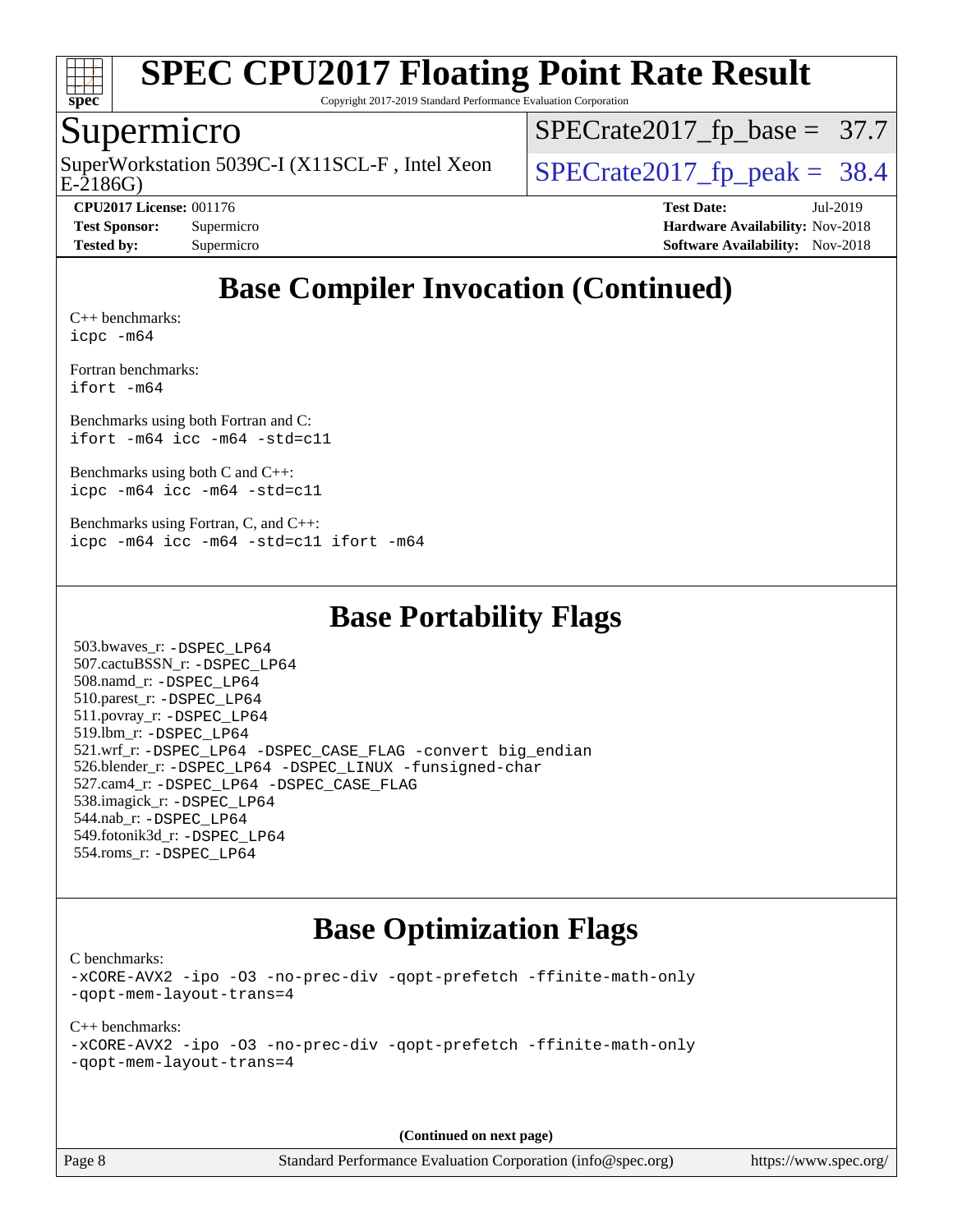

Copyright 2017-2019 Standard Performance Evaluation Corporation

#### Supermicro

SuperWorkstation 5039C-I (X11SCL-F, Intel Xeon  $\big|$  [SPECrate2017\\_fp\\_peak =](http://www.spec.org/auto/cpu2017/Docs/result-fields.html#SPECrate2017fppeak) 38.4

 $SPECTate2017_fp\_base = 37.7$ 

E-2186G)

**[CPU2017 License:](http://www.spec.org/auto/cpu2017/Docs/result-fields.html#CPU2017License)** 001176 **[Test Date:](http://www.spec.org/auto/cpu2017/Docs/result-fields.html#TestDate)** Jul-2019 **[Test Sponsor:](http://www.spec.org/auto/cpu2017/Docs/result-fields.html#TestSponsor)** Supermicro **[Hardware Availability:](http://www.spec.org/auto/cpu2017/Docs/result-fields.html#HardwareAvailability)** Nov-2018 **[Tested by:](http://www.spec.org/auto/cpu2017/Docs/result-fields.html#Testedby)** Supermicro **Supermicro [Software Availability:](http://www.spec.org/auto/cpu2017/Docs/result-fields.html#SoftwareAvailability)** Nov-2018

## **[Base Optimization Flags \(Continued\)](http://www.spec.org/auto/cpu2017/Docs/result-fields.html#BaseOptimizationFlags)**

[Fortran benchmarks](http://www.spec.org/auto/cpu2017/Docs/result-fields.html#Fortranbenchmarks):

```
-xCORE-AVX2 -ipo -O3 -no-prec-div -qopt-prefetch -ffinite-math-only
-qopt-mem-layout-trans=4 -auto -nostandard-realloc-lhs
-align array32byte
Benchmarks using both Fortran and C: 
-xCORE-AVX2 -ipo -O3 -no-prec-div -qopt-prefetch -ffinite-math-only
-qopt-mem-layout-trans=4 -auto -nostandard-realloc-lhs
-align array32byte
Benchmarks using both C and C++: 
-xCORE-AVX2 -ipo -O3 -no-prec-div -qopt-prefetch -ffinite-math-only
-qopt-mem-layout-trans=4
Benchmarks using Fortran, C, and C++: 
-xCORE-AVX2 -ipo -O3 -no-prec-div -qopt-prefetch -ffinite-math-only
-qopt-mem-layout-trans=4 -auto -nostandard-realloc-lhs
-align array32byte
```
## **[Peak Compiler Invocation](http://www.spec.org/auto/cpu2017/Docs/result-fields.html#PeakCompilerInvocation)**

[C benchmarks](http://www.spec.org/auto/cpu2017/Docs/result-fields.html#Cbenchmarks): [icc -m64 -std=c11](http://www.spec.org/cpu2017/results/res2019q3/cpu2017-20190709-16208.flags.html#user_CCpeak_intel_icc_64bit_c11_33ee0cdaae7deeeab2a9725423ba97205ce30f63b9926c2519791662299b76a0318f32ddfffdc46587804de3178b4f9328c46fa7c2b0cd779d7a61945c91cd35)

[C++ benchmarks:](http://www.spec.org/auto/cpu2017/Docs/result-fields.html#CXXbenchmarks) [icpc -m64](http://www.spec.org/cpu2017/results/res2019q3/cpu2017-20190709-16208.flags.html#user_CXXpeak_intel_icpc_64bit_4ecb2543ae3f1412ef961e0650ca070fec7b7afdcd6ed48761b84423119d1bf6bdf5cad15b44d48e7256388bc77273b966e5eb805aefd121eb22e9299b2ec9d9)

[Fortran benchmarks](http://www.spec.org/auto/cpu2017/Docs/result-fields.html#Fortranbenchmarks): [ifort -m64](http://www.spec.org/cpu2017/results/res2019q3/cpu2017-20190709-16208.flags.html#user_FCpeak_intel_ifort_64bit_24f2bb282fbaeffd6157abe4f878425411749daecae9a33200eee2bee2fe76f3b89351d69a8130dd5949958ce389cf37ff59a95e7a40d588e8d3a57e0c3fd751)

[Benchmarks using both Fortran and C](http://www.spec.org/auto/cpu2017/Docs/result-fields.html#BenchmarksusingbothFortranandC): [ifort -m64](http://www.spec.org/cpu2017/results/res2019q3/cpu2017-20190709-16208.flags.html#user_CC_FCpeak_intel_ifort_64bit_24f2bb282fbaeffd6157abe4f878425411749daecae9a33200eee2bee2fe76f3b89351d69a8130dd5949958ce389cf37ff59a95e7a40d588e8d3a57e0c3fd751) [icc -m64 -std=c11](http://www.spec.org/cpu2017/results/res2019q3/cpu2017-20190709-16208.flags.html#user_CC_FCpeak_intel_icc_64bit_c11_33ee0cdaae7deeeab2a9725423ba97205ce30f63b9926c2519791662299b76a0318f32ddfffdc46587804de3178b4f9328c46fa7c2b0cd779d7a61945c91cd35)

[Benchmarks using both C and C++](http://www.spec.org/auto/cpu2017/Docs/result-fields.html#BenchmarksusingbothCandCXX): [icpc -m64](http://www.spec.org/cpu2017/results/res2019q3/cpu2017-20190709-16208.flags.html#user_CC_CXXpeak_intel_icpc_64bit_4ecb2543ae3f1412ef961e0650ca070fec7b7afdcd6ed48761b84423119d1bf6bdf5cad15b44d48e7256388bc77273b966e5eb805aefd121eb22e9299b2ec9d9) [icc -m64 -std=c11](http://www.spec.org/cpu2017/results/res2019q3/cpu2017-20190709-16208.flags.html#user_CC_CXXpeak_intel_icc_64bit_c11_33ee0cdaae7deeeab2a9725423ba97205ce30f63b9926c2519791662299b76a0318f32ddfffdc46587804de3178b4f9328c46fa7c2b0cd779d7a61945c91cd35)

[Benchmarks using Fortran, C, and C++:](http://www.spec.org/auto/cpu2017/Docs/result-fields.html#BenchmarksusingFortranCandCXX) [icpc -m64](http://www.spec.org/cpu2017/results/res2019q3/cpu2017-20190709-16208.flags.html#user_CC_CXX_FCpeak_intel_icpc_64bit_4ecb2543ae3f1412ef961e0650ca070fec7b7afdcd6ed48761b84423119d1bf6bdf5cad15b44d48e7256388bc77273b966e5eb805aefd121eb22e9299b2ec9d9) [icc -m64 -std=c11](http://www.spec.org/cpu2017/results/res2019q3/cpu2017-20190709-16208.flags.html#user_CC_CXX_FCpeak_intel_icc_64bit_c11_33ee0cdaae7deeeab2a9725423ba97205ce30f63b9926c2519791662299b76a0318f32ddfffdc46587804de3178b4f9328c46fa7c2b0cd779d7a61945c91cd35) [ifort -m64](http://www.spec.org/cpu2017/results/res2019q3/cpu2017-20190709-16208.flags.html#user_CC_CXX_FCpeak_intel_ifort_64bit_24f2bb282fbaeffd6157abe4f878425411749daecae9a33200eee2bee2fe76f3b89351d69a8130dd5949958ce389cf37ff59a95e7a40d588e8d3a57e0c3fd751)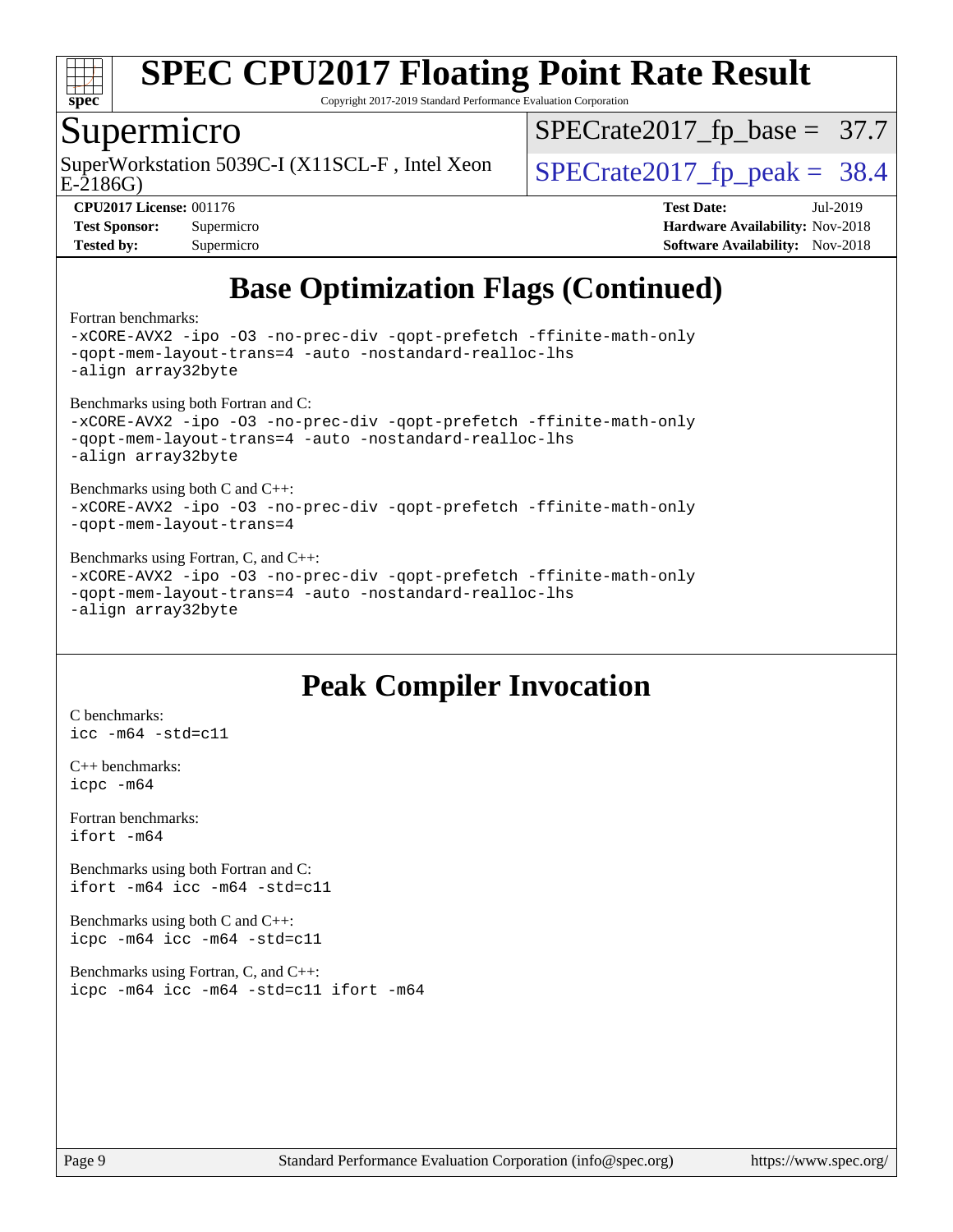

Copyright 2017-2019 Standard Performance Evaluation Corporation

#### Supermicro

E-2186G) SuperWorkstation 5039C-I (X11SCL-F, Intel Xeon  $\big|$  [SPECrate2017\\_fp\\_peak =](http://www.spec.org/auto/cpu2017/Docs/result-fields.html#SPECrate2017fppeak) 38.4

[SPECrate2017\\_fp\\_base =](http://www.spec.org/auto/cpu2017/Docs/result-fields.html#SPECrate2017fpbase) 37.7

**[CPU2017 License:](http://www.spec.org/auto/cpu2017/Docs/result-fields.html#CPU2017License)** 001176 **[Test Date:](http://www.spec.org/auto/cpu2017/Docs/result-fields.html#TestDate)** Jul-2019 **[Test Sponsor:](http://www.spec.org/auto/cpu2017/Docs/result-fields.html#TestSponsor)** Supermicro **[Hardware Availability:](http://www.spec.org/auto/cpu2017/Docs/result-fields.html#HardwareAvailability)** Nov-2018 **[Tested by:](http://www.spec.org/auto/cpu2017/Docs/result-fields.html#Testedby)** Supermicro **Supermicro [Software Availability:](http://www.spec.org/auto/cpu2017/Docs/result-fields.html#SoftwareAvailability)** Nov-2018

## **[Peak Portability Flags](http://www.spec.org/auto/cpu2017/Docs/result-fields.html#PeakPortabilityFlags)**

Same as Base Portability Flags

## **[Peak Optimization Flags](http://www.spec.org/auto/cpu2017/Docs/result-fields.html#PeakOptimizationFlags)**

[C benchmarks](http://www.spec.org/auto/cpu2017/Docs/result-fields.html#Cbenchmarks):

 519.lbm\_r: [-prof-gen](http://www.spec.org/cpu2017/results/res2019q3/cpu2017-20190709-16208.flags.html#user_peakPASS1_CFLAGSPASS1_LDFLAGS519_lbm_r_prof_gen_5aa4926d6013ddb2a31985c654b3eb18169fc0c6952a63635c234f711e6e63dd76e94ad52365559451ec499a2cdb89e4dc58ba4c67ef54ca681ffbe1461d6b36)(pass 1) [-prof-use](http://www.spec.org/cpu2017/results/res2019q3/cpu2017-20190709-16208.flags.html#user_peakPASS2_CFLAGSPASS2_LDFLAGS519_lbm_r_prof_use_1a21ceae95f36a2b53c25747139a6c16ca95bd9def2a207b4f0849963b97e94f5260e30a0c64f4bb623698870e679ca08317ef8150905d41bd88c6f78df73f19)(pass 2) [-ipo](http://www.spec.org/cpu2017/results/res2019q3/cpu2017-20190709-16208.flags.html#user_peakPASS1_COPTIMIZEPASS2_COPTIMIZE519_lbm_r_f-ipo) [-xCORE-AVX2](http://www.spec.org/cpu2017/results/res2019q3/cpu2017-20190709-16208.flags.html#user_peakPASS2_COPTIMIZE519_lbm_r_f-xCORE-AVX2) [-O3](http://www.spec.org/cpu2017/results/res2019q3/cpu2017-20190709-16208.flags.html#user_peakPASS1_COPTIMIZEPASS2_COPTIMIZE519_lbm_r_f-O3) [-no-prec-div](http://www.spec.org/cpu2017/results/res2019q3/cpu2017-20190709-16208.flags.html#user_peakPASS1_COPTIMIZEPASS2_COPTIMIZE519_lbm_r_f-no-prec-div) [-qopt-prefetch](http://www.spec.org/cpu2017/results/res2019q3/cpu2017-20190709-16208.flags.html#user_peakPASS1_COPTIMIZEPASS2_COPTIMIZE519_lbm_r_f-qopt-prefetch) [-ffinite-math-only](http://www.spec.org/cpu2017/results/res2019q3/cpu2017-20190709-16208.flags.html#user_peakPASS1_COPTIMIZEPASS2_COPTIMIZE519_lbm_r_f_finite_math_only_cb91587bd2077682c4b38af759c288ed7c732db004271a9512da14a4f8007909a5f1427ecbf1a0fb78ff2a814402c6114ac565ca162485bbcae155b5e4258871) [-qopt-mem-layout-trans=4](http://www.spec.org/cpu2017/results/res2019q3/cpu2017-20190709-16208.flags.html#user_peakPASS1_COPTIMIZEPASS2_COPTIMIZE519_lbm_r_f-qopt-mem-layout-trans_fa39e755916c150a61361b7846f310bcdf6f04e385ef281cadf3647acec3f0ae266d1a1d22d972a7087a248fd4e6ca390a3634700869573d231a252c784941a8)

 538.imagick\_r: [-xCORE-AVX2](http://www.spec.org/cpu2017/results/res2019q3/cpu2017-20190709-16208.flags.html#user_peakCOPTIMIZE538_imagick_r_f-xCORE-AVX2) [-ipo](http://www.spec.org/cpu2017/results/res2019q3/cpu2017-20190709-16208.flags.html#user_peakCOPTIMIZE538_imagick_r_f-ipo) [-O3](http://www.spec.org/cpu2017/results/res2019q3/cpu2017-20190709-16208.flags.html#user_peakCOPTIMIZE538_imagick_r_f-O3) [-no-prec-div](http://www.spec.org/cpu2017/results/res2019q3/cpu2017-20190709-16208.flags.html#user_peakCOPTIMIZE538_imagick_r_f-no-prec-div) [-qopt-prefetch](http://www.spec.org/cpu2017/results/res2019q3/cpu2017-20190709-16208.flags.html#user_peakCOPTIMIZE538_imagick_r_f-qopt-prefetch) [-ffinite-math-only](http://www.spec.org/cpu2017/results/res2019q3/cpu2017-20190709-16208.flags.html#user_peakCOPTIMIZE538_imagick_r_f_finite_math_only_cb91587bd2077682c4b38af759c288ed7c732db004271a9512da14a4f8007909a5f1427ecbf1a0fb78ff2a814402c6114ac565ca162485bbcae155b5e4258871) [-qopt-mem-layout-trans=4](http://www.spec.org/cpu2017/results/res2019q3/cpu2017-20190709-16208.flags.html#user_peakCOPTIMIZE538_imagick_r_f-qopt-mem-layout-trans_fa39e755916c150a61361b7846f310bcdf6f04e385ef281cadf3647acec3f0ae266d1a1d22d972a7087a248fd4e6ca390a3634700869573d231a252c784941a8)

 $544$ .nab\_r: basepeak = yes

[C++ benchmarks:](http://www.spec.org/auto/cpu2017/Docs/result-fields.html#CXXbenchmarks)

```
 508.namd_r: -prof-gen(pass 1) -prof-use(pass 2) -ipo -xCORE-AVX2 -O3
-no-prec-div -qopt-prefetch -ffinite-math-only
-qopt-mem-layout-trans=4
```
 510.parest\_r: [-xCORE-AVX2](http://www.spec.org/cpu2017/results/res2019q3/cpu2017-20190709-16208.flags.html#user_peakCXXOPTIMIZE510_parest_r_f-xCORE-AVX2) [-ipo](http://www.spec.org/cpu2017/results/res2019q3/cpu2017-20190709-16208.flags.html#user_peakCXXOPTIMIZE510_parest_r_f-ipo) [-O3](http://www.spec.org/cpu2017/results/res2019q3/cpu2017-20190709-16208.flags.html#user_peakCXXOPTIMIZE510_parest_r_f-O3) [-no-prec-div](http://www.spec.org/cpu2017/results/res2019q3/cpu2017-20190709-16208.flags.html#user_peakCXXOPTIMIZE510_parest_r_f-no-prec-div) [-qopt-prefetch](http://www.spec.org/cpu2017/results/res2019q3/cpu2017-20190709-16208.flags.html#user_peakCXXOPTIMIZE510_parest_r_f-qopt-prefetch) [-ffinite-math-only](http://www.spec.org/cpu2017/results/res2019q3/cpu2017-20190709-16208.flags.html#user_peakCXXOPTIMIZE510_parest_r_f_finite_math_only_cb91587bd2077682c4b38af759c288ed7c732db004271a9512da14a4f8007909a5f1427ecbf1a0fb78ff2a814402c6114ac565ca162485bbcae155b5e4258871) [-qopt-mem-layout-trans=4](http://www.spec.org/cpu2017/results/res2019q3/cpu2017-20190709-16208.flags.html#user_peakCXXOPTIMIZE510_parest_r_f-qopt-mem-layout-trans_fa39e755916c150a61361b7846f310bcdf6f04e385ef281cadf3647acec3f0ae266d1a1d22d972a7087a248fd4e6ca390a3634700869573d231a252c784941a8)

[Fortran benchmarks](http://www.spec.org/auto/cpu2017/Docs/result-fields.html#Fortranbenchmarks):

 503.bwaves\_r: [-xCORE-AVX2](http://www.spec.org/cpu2017/results/res2019q3/cpu2017-20190709-16208.flags.html#user_peakFOPTIMIZE503_bwaves_r_f-xCORE-AVX2) [-ipo](http://www.spec.org/cpu2017/results/res2019q3/cpu2017-20190709-16208.flags.html#user_peakFOPTIMIZE503_bwaves_r_f-ipo) [-O3](http://www.spec.org/cpu2017/results/res2019q3/cpu2017-20190709-16208.flags.html#user_peakFOPTIMIZE503_bwaves_r_f-O3) [-no-prec-div](http://www.spec.org/cpu2017/results/res2019q3/cpu2017-20190709-16208.flags.html#user_peakFOPTIMIZE503_bwaves_r_f-no-prec-div) [-qopt-prefetch](http://www.spec.org/cpu2017/results/res2019q3/cpu2017-20190709-16208.flags.html#user_peakFOPTIMIZE503_bwaves_r_f-qopt-prefetch) [-ffinite-math-only](http://www.spec.org/cpu2017/results/res2019q3/cpu2017-20190709-16208.flags.html#user_peakFOPTIMIZE503_bwaves_r_f_finite_math_only_cb91587bd2077682c4b38af759c288ed7c732db004271a9512da14a4f8007909a5f1427ecbf1a0fb78ff2a814402c6114ac565ca162485bbcae155b5e4258871) [-qopt-mem-layout-trans=4](http://www.spec.org/cpu2017/results/res2019q3/cpu2017-20190709-16208.flags.html#user_peakFOPTIMIZE503_bwaves_r_f-qopt-mem-layout-trans_fa39e755916c150a61361b7846f310bcdf6f04e385ef281cadf3647acec3f0ae266d1a1d22d972a7087a248fd4e6ca390a3634700869573d231a252c784941a8) [-auto](http://www.spec.org/cpu2017/results/res2019q3/cpu2017-20190709-16208.flags.html#user_peakFOPTIMIZE503_bwaves_r_f-auto) [-nostandard-realloc-lhs](http://www.spec.org/cpu2017/results/res2019q3/cpu2017-20190709-16208.flags.html#user_peakEXTRA_FOPTIMIZE503_bwaves_r_f_2003_std_realloc_82b4557e90729c0f113870c07e44d33d6f5a304b4f63d4c15d2d0f1fab99f5daaed73bdb9275d9ae411527f28b936061aa8b9c8f2d63842963b95c9dd6426b8a) [-align array32byte](http://www.spec.org/cpu2017/results/res2019q3/cpu2017-20190709-16208.flags.html#user_peakEXTRA_FOPTIMIZE503_bwaves_r_align_array32byte_b982fe038af199962ba9a80c053b8342c548c85b40b8e86eb3cc33dee0d7986a4af373ac2d51c3f7cf710a18d62fdce2948f201cd044323541f22fc0fffc51b6)

549.fotonik3d\_r: Same as 503.bwaves\_r

 554.roms\_r: [-prof-gen](http://www.spec.org/cpu2017/results/res2019q3/cpu2017-20190709-16208.flags.html#user_peakPASS1_FFLAGSPASS1_LDFLAGS554_roms_r_prof_gen_5aa4926d6013ddb2a31985c654b3eb18169fc0c6952a63635c234f711e6e63dd76e94ad52365559451ec499a2cdb89e4dc58ba4c67ef54ca681ffbe1461d6b36)(pass 1) [-prof-use](http://www.spec.org/cpu2017/results/res2019q3/cpu2017-20190709-16208.flags.html#user_peakPASS2_FFLAGSPASS2_LDFLAGS554_roms_r_prof_use_1a21ceae95f36a2b53c25747139a6c16ca95bd9def2a207b4f0849963b97e94f5260e30a0c64f4bb623698870e679ca08317ef8150905d41bd88c6f78df73f19)(pass 2) [-ipo](http://www.spec.org/cpu2017/results/res2019q3/cpu2017-20190709-16208.flags.html#user_peakPASS1_FOPTIMIZEPASS2_FOPTIMIZE554_roms_r_f-ipo) [-xCORE-AVX2](http://www.spec.org/cpu2017/results/res2019q3/cpu2017-20190709-16208.flags.html#user_peakPASS2_FOPTIMIZE554_roms_r_f-xCORE-AVX2) [-O3](http://www.spec.org/cpu2017/results/res2019q3/cpu2017-20190709-16208.flags.html#user_peakPASS1_FOPTIMIZEPASS2_FOPTIMIZE554_roms_r_f-O3) [-no-prec-div](http://www.spec.org/cpu2017/results/res2019q3/cpu2017-20190709-16208.flags.html#user_peakPASS1_FOPTIMIZEPASS2_FOPTIMIZE554_roms_r_f-no-prec-div) [-qopt-prefetch](http://www.spec.org/cpu2017/results/res2019q3/cpu2017-20190709-16208.flags.html#user_peakPASS1_FOPTIMIZEPASS2_FOPTIMIZE554_roms_r_f-qopt-prefetch) [-ffinite-math-only](http://www.spec.org/cpu2017/results/res2019q3/cpu2017-20190709-16208.flags.html#user_peakPASS1_FOPTIMIZEPASS2_FOPTIMIZE554_roms_r_f_finite_math_only_cb91587bd2077682c4b38af759c288ed7c732db004271a9512da14a4f8007909a5f1427ecbf1a0fb78ff2a814402c6114ac565ca162485bbcae155b5e4258871) [-qopt-mem-layout-trans=4](http://www.spec.org/cpu2017/results/res2019q3/cpu2017-20190709-16208.flags.html#user_peakPASS1_FOPTIMIZEPASS2_FOPTIMIZE554_roms_r_f-qopt-mem-layout-trans_fa39e755916c150a61361b7846f310bcdf6f04e385ef281cadf3647acec3f0ae266d1a1d22d972a7087a248fd4e6ca390a3634700869573d231a252c784941a8) [-auto](http://www.spec.org/cpu2017/results/res2019q3/cpu2017-20190709-16208.flags.html#user_peakPASS2_FOPTIMIZE554_roms_r_f-auto) [-nostandard-realloc-lhs](http://www.spec.org/cpu2017/results/res2019q3/cpu2017-20190709-16208.flags.html#user_peakEXTRA_FOPTIMIZE554_roms_r_f_2003_std_realloc_82b4557e90729c0f113870c07e44d33d6f5a304b4f63d4c15d2d0f1fab99f5daaed73bdb9275d9ae411527f28b936061aa8b9c8f2d63842963b95c9dd6426b8a) [-align array32byte](http://www.spec.org/cpu2017/results/res2019q3/cpu2017-20190709-16208.flags.html#user_peakEXTRA_FOPTIMIZE554_roms_r_align_array32byte_b982fe038af199962ba9a80c053b8342c548c85b40b8e86eb3cc33dee0d7986a4af373ac2d51c3f7cf710a18d62fdce2948f201cd044323541f22fc0fffc51b6)

[Benchmarks using both Fortran and C](http://www.spec.org/auto/cpu2017/Docs/result-fields.html#BenchmarksusingbothFortranandC):

```
-prof-gen(pass 1) -prof-use(pass 2) -ipo -xCORE-AVX2 -O3
-no-prec-div -qopt-prefetch -ffinite-math-only
-qopt-mem-layout-trans=4 -auto -nostandard-realloc-lhs
-align array32byte
```
**(Continued on next page)**